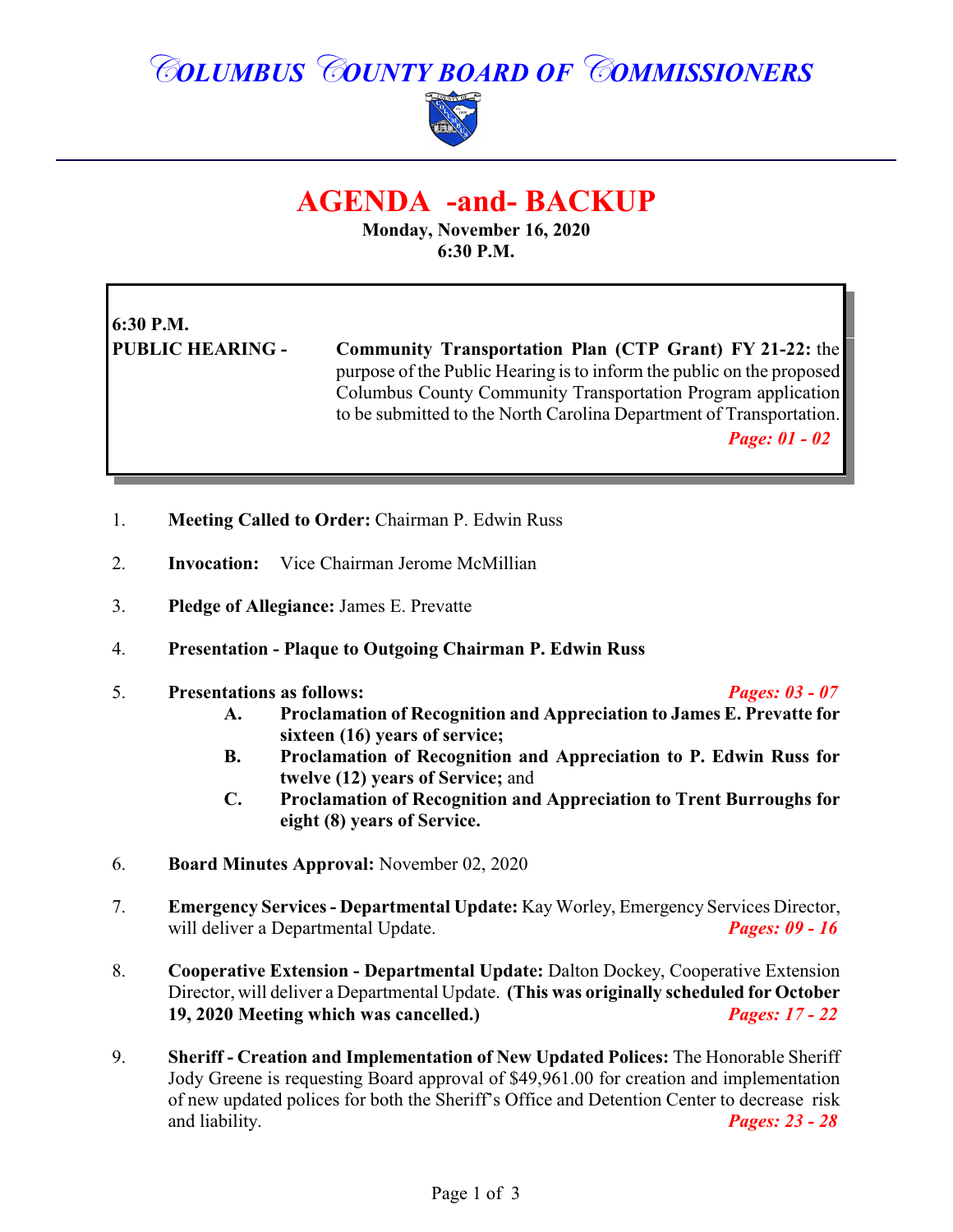- 10. **Economic Development Commitment Letter to PNG to Expend \$50,000:** GaryLanier, Economic Development Director, is requesting Board approval to expend \$50,000 to establish a natural gas distribution system in Tabor City. *Pages: 29 - 32*
- 11. **Purchasing Update of Purchase Order Policy III-2:** Stuart Carroll, Purchasing Director, is requesting Board approval of this update. **(This will be the second reading.)**

*Pages: 33 - 36*

- 12. **Purchasing Update of Purchase Order Policy III-6 Credit Card Procedure/Application:** Stuart Carroll, Purchasing Director, is requesting Board approval of this update. **(This will be the second reading.)** *Pages: 37 - 40*
- 13. **Purchasing Establish a Bid Protest Procedure Policy II-13:** Stuart Carroll, Purchasing Director, is requesting Board approval to establish a Bid Protest Procedure. **(This will be** the second reading.) **Pages: 41 - 44** *the second reading.*
- 14. **Social Services Monthly Administrative Update:** Algernon McKenzie, Social Services Director, will deliver the October 2020 Administrative Update. *Pages: 45 - 52*
- 15. **Social Services - Memorandum of Understanding (Fiscal Year 2020-21 and 2021-22):** Algernon McKenzie, Social Services Director, is requesting Board approval of the Memorandum of Understanding between the North Carolina Department of Health and Human Services and Columbus County. *Pages: 53 - 70*
- 16. **Public Transportation North Carolina Department ofTransportation and Associated Documents:**Joy Jacobs, Public Transportation Director, is requesting the Board to approve and authorize the Chairman to sign resolution and all related documents for our Transportation Grant for FY 21-22. In addition, authorize the County Attorney and Chairman to sign the Certificates of Assurances to arrive at a later date. *Pages: 71 - 86*
- 17. **Aging Additional Funds for Purchase of Transportation Van:** Kristie Massey, Director of Aging, is requesting approval of \$36,388 from state contract and additional funds from the County's General Fund for the transportation van. *Pages: 87 -106*
- 18. **Soil and Water Conservation Increase the Beaver Bounty to \$60.00:** Edward E. Davis, Soil and Water Conservation Director, is requesting the Board to allow the increase. (This item was tabled at the November 02, 2020 Meeting until this meeting. *Page: 107*
- 19. **Tax 2021 Revaluation Schedule of Values:** Needom G. Hughes, IV, Tax Administrator, is requesting Board Approval of the 2021 Revaluation Schedule of Values.*Page: 109* **(Per Needom Hughes: Large box of Property Appraisal Manuals were delivered to the Administration Office.)**
- 20. **Tax Resolution to Support Dropping the Property Tax Rate:**Michael Stephens, County Manager, is requesting Board approval of this Resolution. *Pages:111-112* **(Michael Stephens will be present to explain and answer any questions the Commissioners may have.)**
- 21. **Legal Easement to Duke Energy:** Amanda B. Prince, County Attorney, is requesting approval of Easement to Duke Energy. *Pages:113-118*